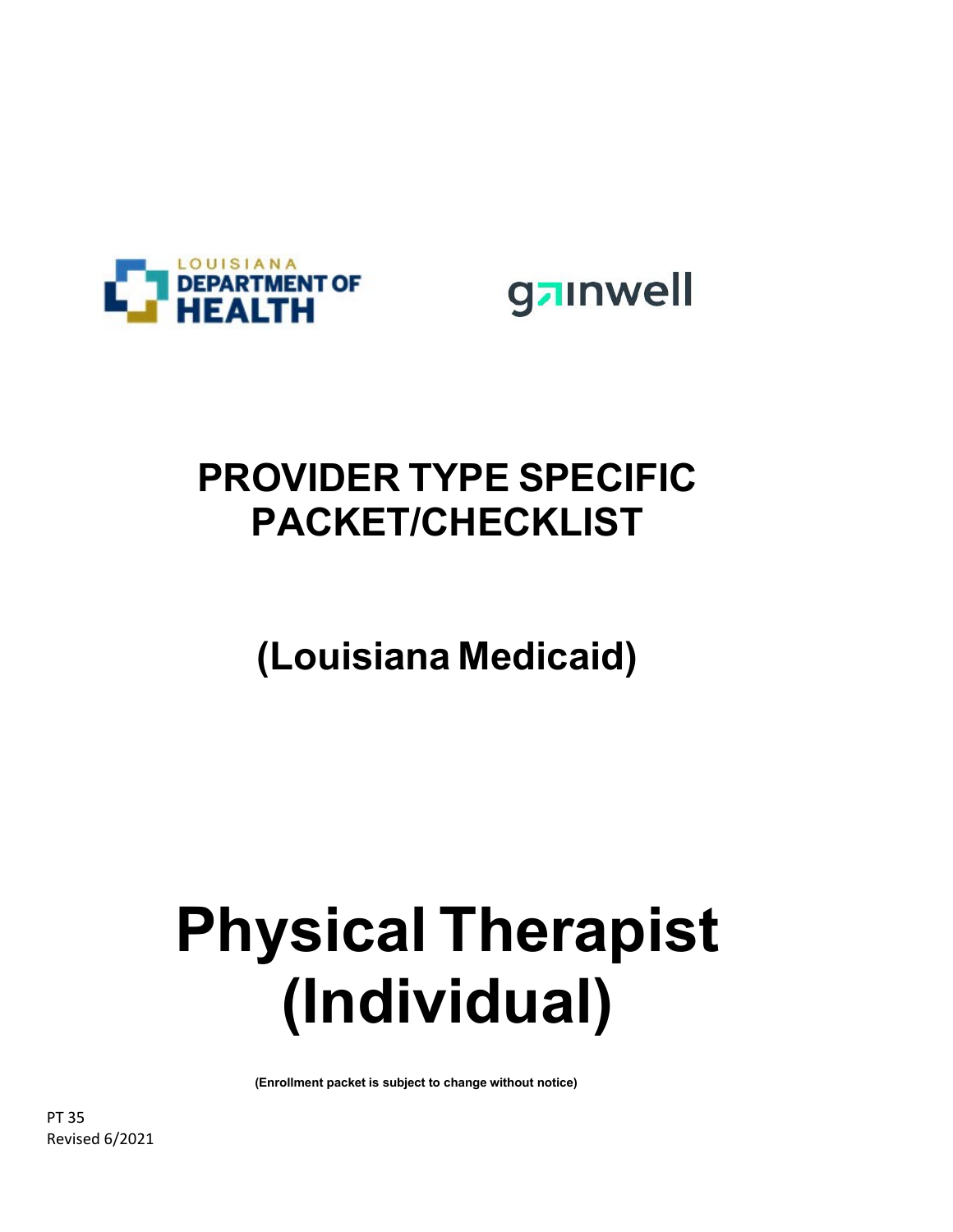# **GENERAL INFORMATION**

Provider Enrollment works on a three-week turnaround time frame. If enrollment requirements are not met, the entire application will be returned for correction and would need to be re-submitted once the corrections are made. Any re- submission of the enrollment packet is subject to an additional three-week turnaround period.

The enrollment begin effective date for Physical Therapists enrolling for ROW or Children's Choice Waiver Therapy Services only will be the date the enrollment application is actually worked by Provider **Enrollment** 

No billing for 18 months will result in an automatic closure of this provider number, which will require a new enrollment application in order to be re-activated. No notification will be sent to the provider regarding the automatic closure.

#### **Physical Therapy Assistants are not eligible to enroll in Louisiana Medicaid.**

- Individual Physical Therapist Providers may enroll in Louisiana Medicaid for:
	- o Early Steps Provider (see PT 29 Early Steps Provider Type Specific Checklist/Packet)
	- o Medicare Crossover Payments
	- o Residential Options Waiver (ROW)
	- o Children's Choice Waiver Therapy Services
- Individual Physical Therapists may enroll and bill as an Individual Physical Therapist for the ROW program – OR - they may choose to link to and bill through the following Provider Type agencies:
	- $\circ$  PT11 Shared Living
	- o PT84 Substitute Family Care
- If a professional Individual is linking to an Entity/Business as an 'Attending' only (not being paid individually by Medicaid), then the EDI Contract, Direct Deposit Form, and voided check are not required.
- Individual Physical Therapists may not link to any Medicaid enrolled Groups, Rural Health Clinics, Federally Qualified Health Centers, or any other program within Louisiana Medicaid (except for the specified Waiver provider type mentioned above for ROW or Children's Choice Waiver Services).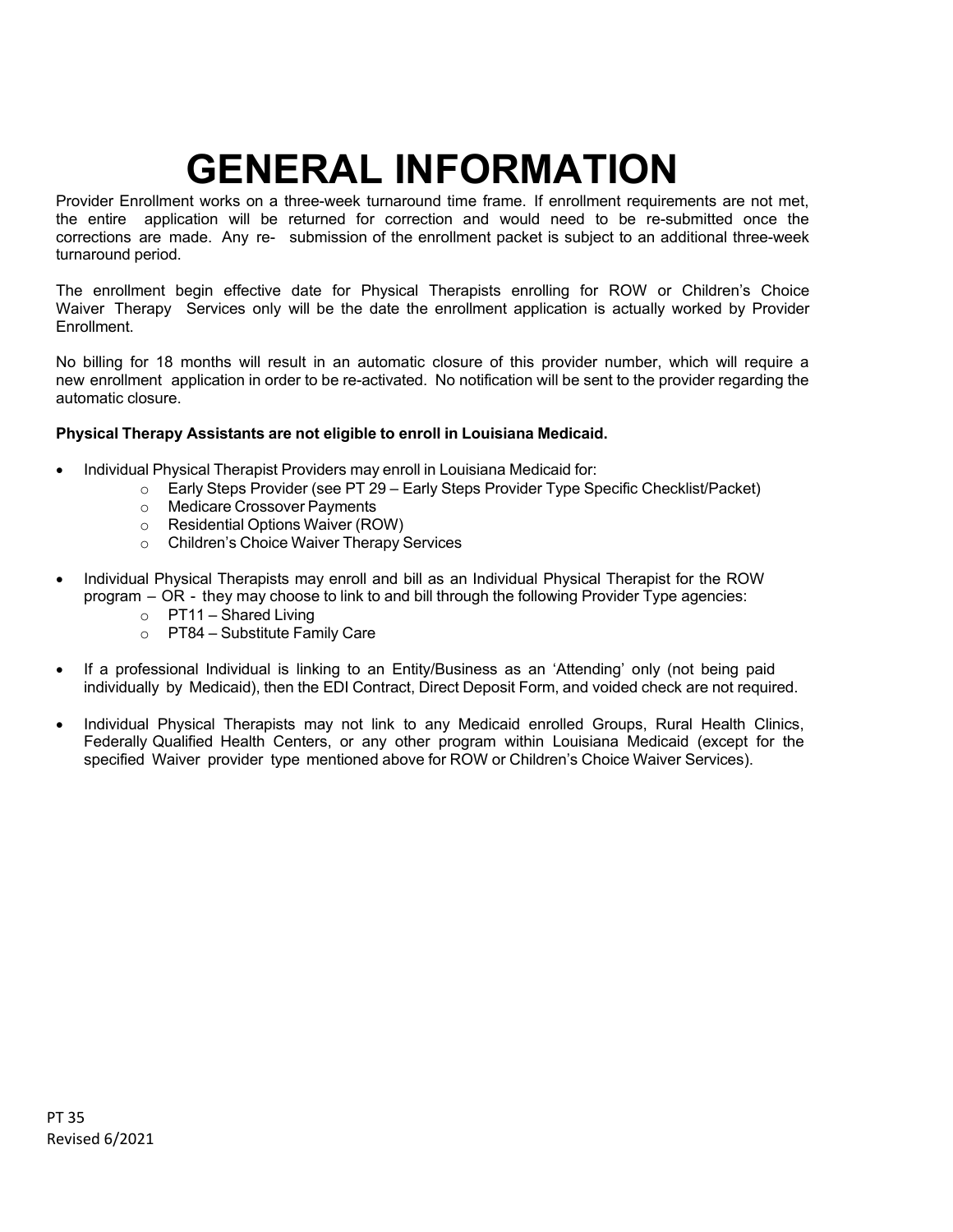# **ATTENTION!! Waiver service providers are required to comply with all requirements contained in:**

# **1. The provider manuals located at:**

**[https://www.lamedicaid.com/Provweb1/Providermanuals/Provide](https://www.lamedicaid.com/Provweb1/Providermanuals/ProviderManuals.htm) [rManuals.htm](https://www.lamedicaid.com/Provweb1/Providermanuals/ProviderManuals.htm)**

# **And 2. The information located on the LDH/OCDD website at**

**<http://new.dhh.louisiana.gov/index.cfm/subhome/11/n/8>**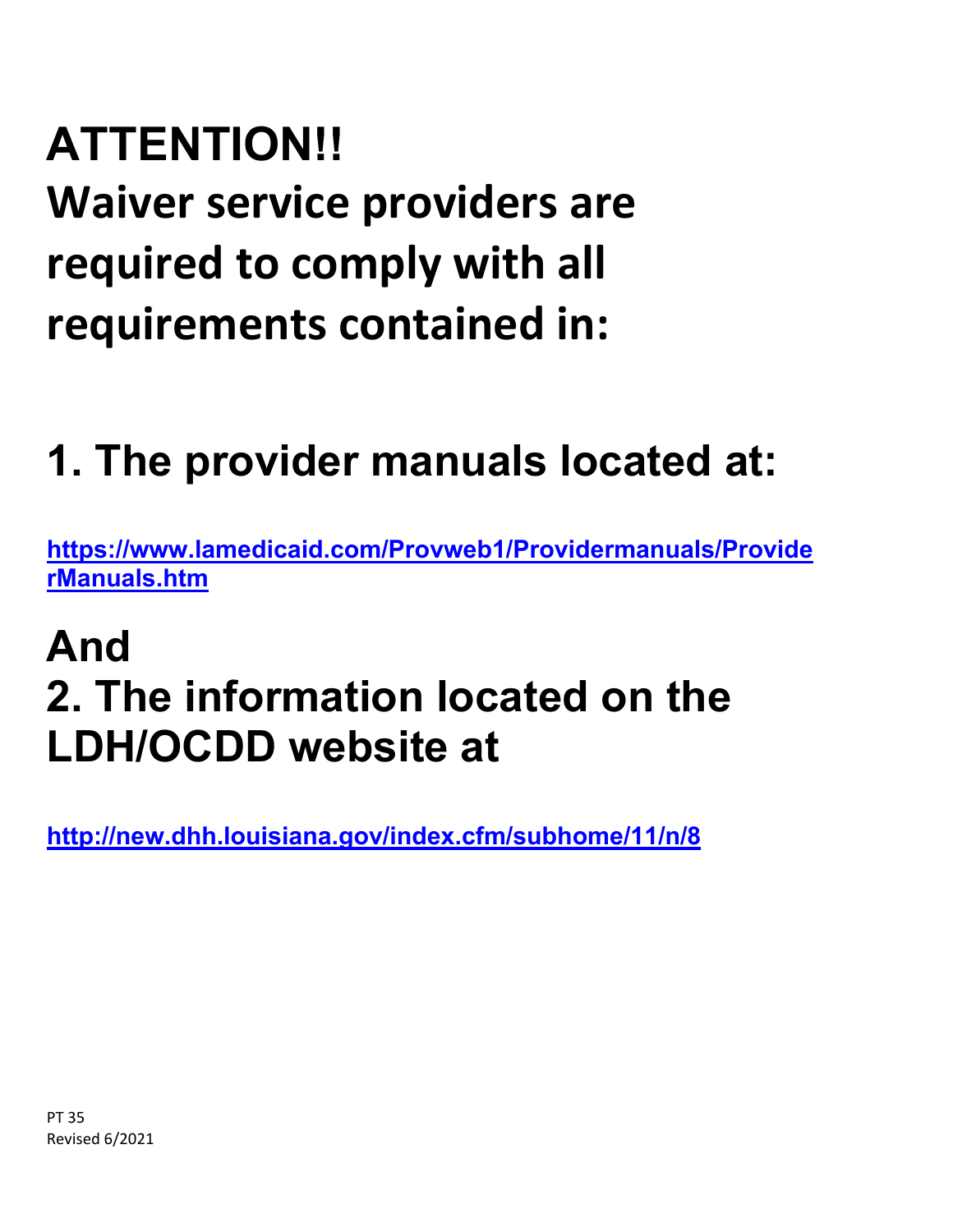### **Physical Therapist CHECKLIST OF FORMS TO BE SUBMITTED**

The following checklist shows all documents that must be submitted to the Gainwell Provider Enrollment Unit in order to enroll in the Louisiana Medicaid Program as an Individual Physical Therapist provider:

| Completed                |             | <b>Document Name</b>                                                                                                                                                                                                                                                                         |
|--------------------------|-------------|----------------------------------------------------------------------------------------------------------------------------------------------------------------------------------------------------------------------------------------------------------------------------------------------|
|                          |             | Completed Individual Louisiana Medicaid PE-50 Provider Enrollment Form.                                                                                                                                                                                                                      |
| $\star$                  | 2.          | Completed PE-50 Addendum - Provider Agreement Form (two pages).                                                                                                                                                                                                                              |
| $\ast$                   | 3.          | Completed Medicaid Direct Deposit (EFT) Authorization Agreement Form.                                                                                                                                                                                                                        |
| $\ast$                   | 4.          | Completed Louisiana Medicaid Ownership Disclosure Information Form for Individual.                                                                                                                                                                                                           |
|                          | 5.          | Copy of voided check or letter from the bank on bank letterhead verifying the account and routing number for the<br>account to which you wish to have your funds electronically deposited (deposit slips are not accepted).                                                                  |
|                          | 6.          | Copy of a pre-printed document received from the IRS showing both the employer identification number (EIN) and<br>the official name as recorded on IRS records (W-9 forms are not accepted).                                                                                                 |
|                          | $7_{\cdot}$ | Printout of the online license verification from the governing license board of your profession. This verification must<br>contain the license numbers, the effective date of issuance, and the current status of the license. A temporary<br>permit is only good until the expiration date. |
|                          | 8.          | To report "Specialty" for this provider type on Section A of the PE-50, please use Code 65 (Physical Therapy).                                                                                                                                                                               |
| <b>For ROW Services:</b> |             |                                                                                                                                                                                                                                                                                              |
| $***$                    | 9.          | Completed Link/Unlink and Working Relationship Form.                                                                                                                                                                                                                                         |
| $\star\star$             |             | 10. Provider Verification Form for ROW Services.                                                                                                                                                                                                                                             |

#### **\*\*** 11. To report "Sub-specialty" for this provider type on Section A of the PE-50 please use Code 4W (Waiver Services ).

#### **For Children's Choice Waiver Services:**

| א∗ ך  | 12. Provider Verification Form for Children's Choice Waiver Therapy Services.                                                                                                                                                                                                                                                                |
|-------|----------------------------------------------------------------------------------------------------------------------------------------------------------------------------------------------------------------------------------------------------------------------------------------------------------------------------------------------|
| $***$ | 13. To report "Subspecialty" for this provider type on Section A of the PE-50, select all services you will provide of the<br>following Subspecialty codes: Aquatic Therapy (7R), Art Therapy (7T), Music Therapy (7V), Art and Music Therapy<br>(7U), Sensory Integration (7X), Therapeutic Horseback Riding (7Y), and/or Hippotherapy (7Z) |
|       | 14. Submit a copy of the appropriate certification that supports the Subspecialty chosen from #13 above.                                                                                                                                                                                                                                     |

**\*** These forms are available in the **Basic Enrollment Packet for Individuals**.

## **\*\*** These forms are included here.

*PLEASE USE THIS CHECKLIST TO ENSURE THAT ALL REQUIRED ITEMS ARE SUBMITTED WITH YOUR APPLICATION FOR ENROLLMENT. ATTACHED FORMS MUST BE SUBMITTED AS ORIGINALS WITH ORIGINAL SIGNATURES (NO STAMPED SIGNATURES OR INITIALS)*

> Please submit all required documentation to: **Gainwell ProviderEnrollment Unit PO Box 80159 Baton Rouge, LA 70898-0159**

(PT35 – Physical Therapist) Revised 06/2015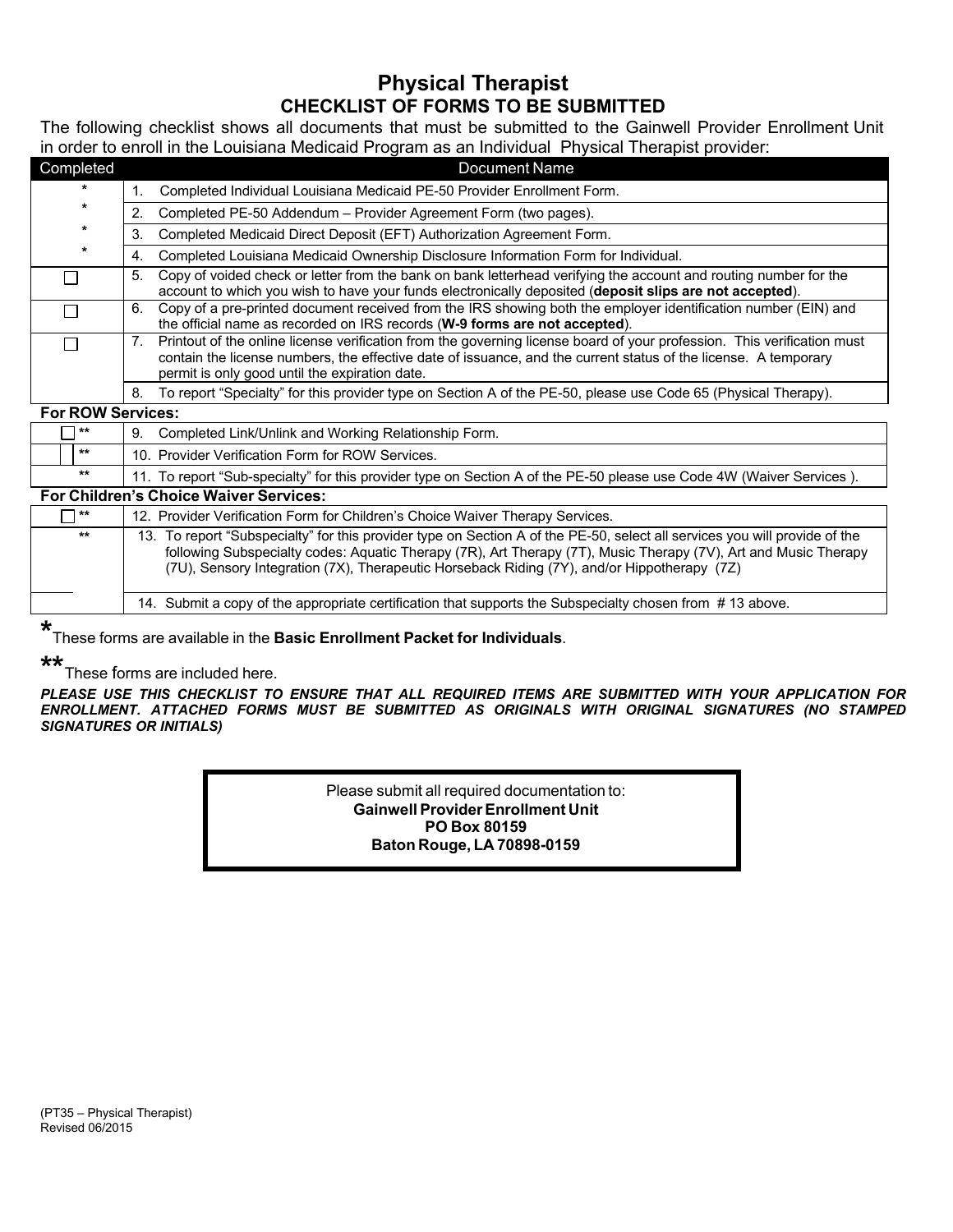## Louisiana Medicaid Link/Unlink and Working Relationship Form

#### *PURPOSE*

This form is used when an individual provider is requesting to be linked to an Entity/Business. The form allows for the Linkage/ Unlinkage to two (2) separate Entities/Businesses. This form also serves as documentation that a working relationship exists between an individual and an Entity/Business. For this form to be valid, an **ORIGINAL SIGNATURE AND DATE ARE REQUIRED.**

| Individual Provider Name:                                                            |                                                                                      |  |  |  |  |  |                        |                                     |                                    |             |  |  |  |  |  |                                    |  |  |  |
|--------------------------------------------------------------------------------------|--------------------------------------------------------------------------------------|--|--|--|--|--|------------------------|-------------------------------------|------------------------------------|-------------|--|--|--|--|--|------------------------------------|--|--|--|
|                                                                                      |                                                                                      |  |  |  |  |  | LA Medicaid Provider # |                                     | National Provider Identifier (NPI) |             |  |  |  |  |  |                                    |  |  |  |
| Individual Provider Number:                                                          |                                                                                      |  |  |  |  |  |                        |                                     |                                    |             |  |  |  |  |  |                                    |  |  |  |
| Professional Group Name:                                                             |                                                                                      |  |  |  |  |  |                        |                                     |                                    |             |  |  |  |  |  |                                    |  |  |  |
| <b>Professional Group Provider</b><br>Number:                                        |                                                                                      |  |  |  |  |  | LA Medicaid Provider # |                                     |                                    |             |  |  |  |  |  | National Provider Identifier (NPI) |  |  |  |
| <b>LINK</b>                                                                          | Effective<br>Date:                                                                   |  |  |  |  |  |                        | <b>UNLINK</b>                       | Date:                              | Termination |  |  |  |  |  |                                    |  |  |  |
| Approximate Number of Hours Worked at this<br>Group Per Week, if linking. (required) |                                                                                      |  |  |  |  |  |                        | NOT REQUIRED FOR PHYSICAL THERAPIST |                                    |             |  |  |  |  |  |                                    |  |  |  |
|                                                                                      |                                                                                      |  |  |  |  |  |                        |                                     |                                    |             |  |  |  |  |  |                                    |  |  |  |
|                                                                                      | Professional Group Name:                                                             |  |  |  |  |  |                        |                                     |                                    |             |  |  |  |  |  |                                    |  |  |  |
|                                                                                      |                                                                                      |  |  |  |  |  | LA Medicaid Provider # |                                     |                                    |             |  |  |  |  |  | National Provider Identifier (NPI) |  |  |  |
| Number:                                                                              | <b>Professional Group Provider</b>                                                   |  |  |  |  |  |                        |                                     |                                    |             |  |  |  |  |  |                                    |  |  |  |
| <b>LINK</b>                                                                          | Effective<br>Date:                                                                   |  |  |  |  |  | <b>UNLINK</b>          |                                     | Date:                              | Termination |  |  |  |  |  |                                    |  |  |  |
|                                                                                      | Approximate Number of Hours Worked at this<br>Group Per Week, if linking. (required) |  |  |  |  |  |                        | NOT REQUIRED FOR PHYSICAL THERAPIST |                                    |             |  |  |  |  |  |                                    |  |  |  |
| regarding this form:                                                                 | <b>Contact Person for questions</b>                                                  |  |  |  |  |  |                        |                                     |                                    |             |  |  |  |  |  |                                    |  |  |  |

*WORKING RELATIONSHIP AGREEMENT*

I am an Individual currently enrolled or enrolling in Medicaid, who has a contractual agreement to see Medicaid Recipients for the above named Entity/Business. I understand that upon request I must provide DHH a copy of the written, contractual working agreement between the Individual and the Entity/Business listed above.

**Print Individual Provider's Name Individual Provider's Signature Date**

**Original signature only – colored ink (please don't use black ink)**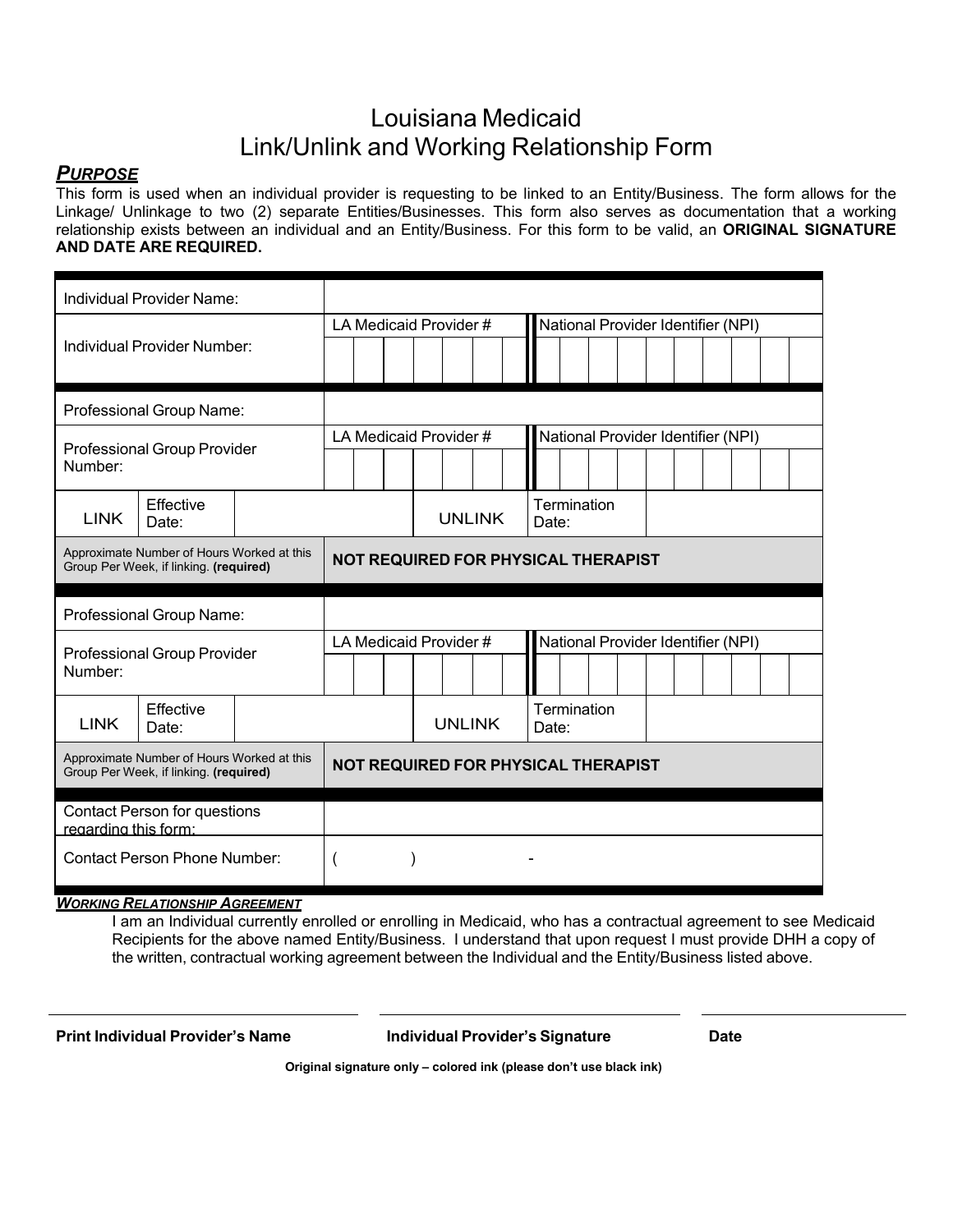## **Provider Verification for Children's Choice Waiver Services**

#### **PURPOSE**

This form confirms that the individual specified below wishes to provide Children's Choice Waiver Services to Louisiana Medicaid recipients, and attests that the individual has provided paid services to person(s) with developmental disabilities through the OCDD program for a minimum of one year as Occupational Therapist, Physical Therapist, Speech Therapist, Psychologist, and Certified Behavioral Analyst.

Additional documentation/ credentials required for Therapy Services: Certification/ Registration as Art Therapist, Certification/Registration as Aquatic Therapist, Certification/ Registration as Music Therapist, Certification/ Registration as Hippo Therapist, Certification/ Registration in Therapeutic Horseback Riding, Certification/ Registration in Sensory Integration, Psychologist Certification/ Registration in Applied Behavioral Analysis –based Therapy, Certified Behavioral Analyst with Certification/ Registration in Applied Behavioral Analysis –based Therapy.

| Individual Provider Number:                                                                                     | LA Medicaid Provider #<br>(leave blank if new applicant) |  |  |        |  |    | <b>National Provider Identifier (NPI)</b> |       |  |            |  |  |  |  |  |  |  |
|-----------------------------------------------------------------------------------------------------------------|----------------------------------------------------------|--|--|--------|--|----|-------------------------------------------|-------|--|------------|--|--|--|--|--|--|--|
|                                                                                                                 |                                                          |  |  |        |  |    |                                           |       |  |            |  |  |  |  |  |  |  |
| <b>Individual Provider Name:</b>                                                                                |                                                          |  |  |        |  |    |                                           |       |  |            |  |  |  |  |  |  |  |
| <b>Physical Address:</b>                                                                                        |                                                          |  |  |        |  |    |                                           |       |  |            |  |  |  |  |  |  |  |
| <b>Professional Category (choose</b><br>one):                                                                   | OT I                                                     |  |  | PT I I |  | ST |                                           | PSY [ |  | <b>CBA</b> |  |  |  |  |  |  |  |
| <b>Contact Person for questions</b><br>regarding this form:                                                     |                                                          |  |  |        |  |    |                                           |       |  |            |  |  |  |  |  |  |  |
| <b>Contact Person Phone Number:</b>                                                                             |                                                          |  |  |        |  |    |                                           |       |  |            |  |  |  |  |  |  |  |
| I hereby affirm under oath that all statements I have made on this application and the attachments thereto are: |                                                          |  |  |        |  |    |                                           |       |  |            |  |  |  |  |  |  |  |

- True and correct, and
- that I can receive reimbursement for services provided only to those persons within the Children's Choice Waiver (CCW), and
- that all Professional Services provided to Children's Choice Waiver (CCW) participants must be prior authorized before services are rendered, and
- that as a Professional providing services to Children's Choice Waiver (CCW) participants, I have one year paid experience working with people with developmental disabilities as outlined in the Children's Choice Waiver (CCW) Provider Manual, and
- I understand that violation of this oath shall constitute cause sufficient for the refusal or revocation of enrollment in Medicaid.

THUS DONE AND PASSED BEFORE ME, Notary, in the City of  $\blacksquare$ , State of on the day of the state on the state of  $\sim$ , 20  $\sim$ 

Print Individual Provider's Name Notary Public Signature Notary Public Signature

*Notary Seal or Notary Identification Number (required)*

Individual Provider's Signature

**Original signature only – colored ink (please don't use black ink)**

Complete this form in its entirety and mail the original to: Gainwell Provider Enrollment Unit, PO Box 80159, Baton Rouge, LA 70898-0159